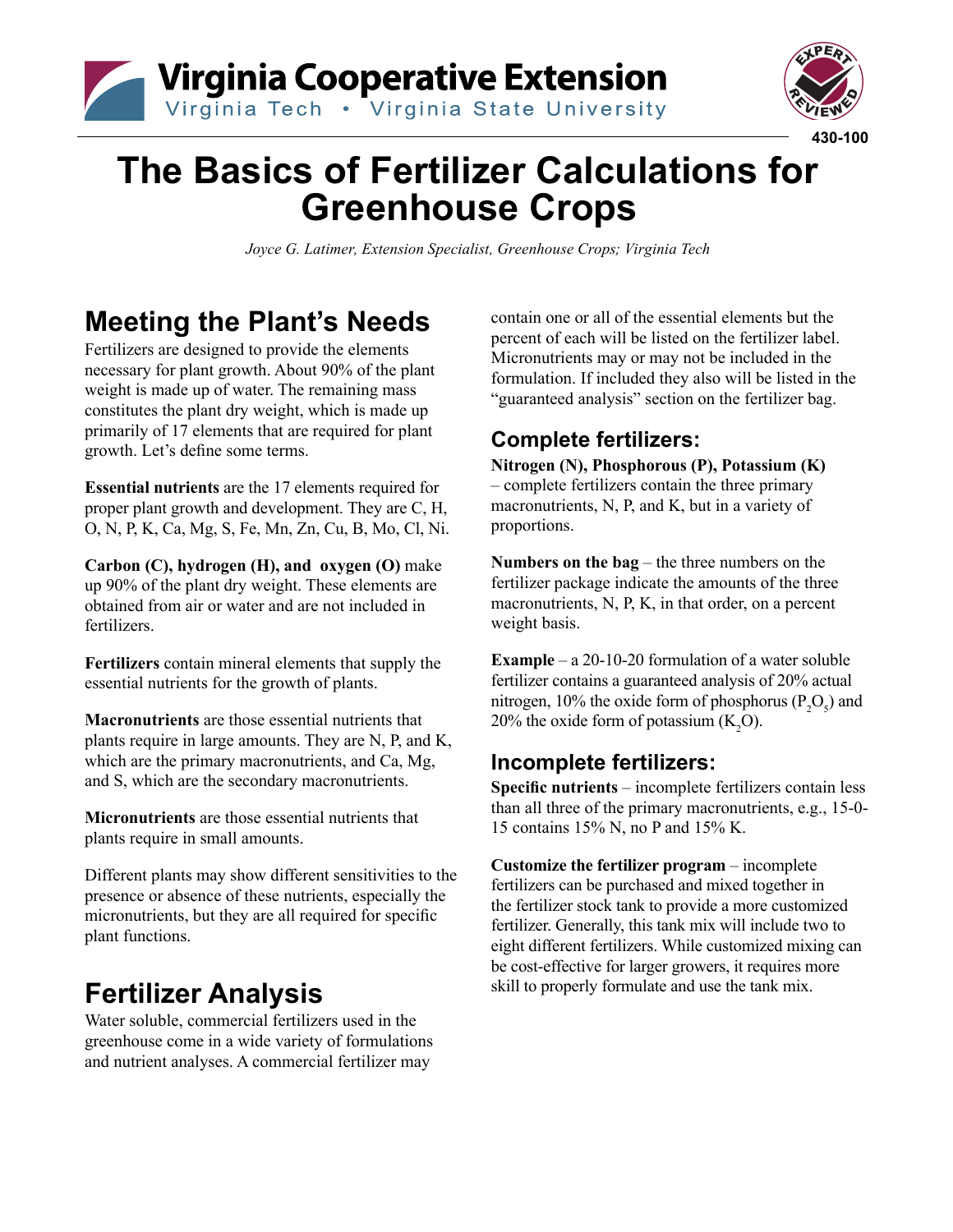## **Fertilizer Injectors**

Fertilizer recommendations are generally given in parts per million of nitrogen (ppm N) in the final solution being applied to the crop. Most growers use fertilizer injectors for applying fertilizers to greenhouse crops (Fig 1). These devices "inject" a specific amount of concentrated fertilizer solution (stock solution, Fig 1A) per increment of irrigation water that passes through the injector (Fig 1B). An important attribute of each fertilizer injector is the injector ratio, which is defined as volumetric ratio of stock solution to dilute fertilizer solution.

**Injector ratio** – the volumetric ratio of stocwk solution to dilute fertilizer solution.

**Example** – a 1:100 injector will deliver 100 gallons of dilute fertilizer solution for each one gallon of concentrated stock solution that is metered through the injector.



Figure 1. Fertilizer injectors draw fertilizer stock solution from the stock tank (A) and meter it out through the injector (B) at a specified ratio of stock to irrigation water when the irrigation water is flowing. This specified ratio makes up the injector ratio. Checking the calibration of a fertilizer injector involves measuring the amount of "stock" (C) taken up by the injector as a measured amount of irrigation water flows through the injector and is collected in a calibrated container

### Virginia Cooperative Extension

A 1:200 injector will deliver 200 gallons of dilute fertilizer per gallon of stock solution. If we wanted to mix stock solutions for each of these injectors to deliver 200 ppm of nitrogen using the same fertilizer formulation, the stock solution for the 1:200 injector would have to be twice as concentrated as the one for the 1:100 injector. Thus, the injector ratio determines the concentration of the stock solution that is needed to apply a specific rate of fertilization.

### **Checking the Calibration of a Fertilizer Injector**

Growers need to know the injector ratio in order to prepare fertilizer stock solutions. Commercial injectors range from 1:5 to 1:500, but most small growers are using 1:16, 1:100 or 1:200. Injectors should be calibrated monthly during the growing season. The injector ratios can change over time due to wear of injector parts. Most injectors do not have calibration adjustments. Therefore, it is necessary to periodically check an injector to determine its actual ratio. Adjustments to obtain a given fertilizer concentration at delivery is done by adjusting the concentration of the fertilizer stock solution. The following procedure can be used to determine the actual injector ratio.

**Obtain collection container** – You will need a container for collecting the water metered through the injector, i.e., the dilute solution. This container should have a capacity of 5 gallons or more, and should be calibrated in gallons. The greater the container capacity, the more accurate the determination of the injector ratio.

**Obtain measuring cup** – You'll also need a smaller container that is calibrated in fluid ounces. A 1-pint (16 ounce) measuring cup like those used for cooking is satisfactory. A larger measuring cup may be necessary for injectors with a 1:16 ratio.

**Measure "stock" solution** – Fill the measuring cup near the top with water and place the dip tube (from the fertilizer injector) into the cup (Fig. 1C). Adjust the amount of water in the cup so that the water level corresponds with the uppermost increment on the cup.

**Collect "dilute" solution** – Turn on the faucet and immediately begin collecting the water in the larger, calibrated collection container (Fig. 1D). Adjust the flow rate until it is approximately that which is used for irrigating plants.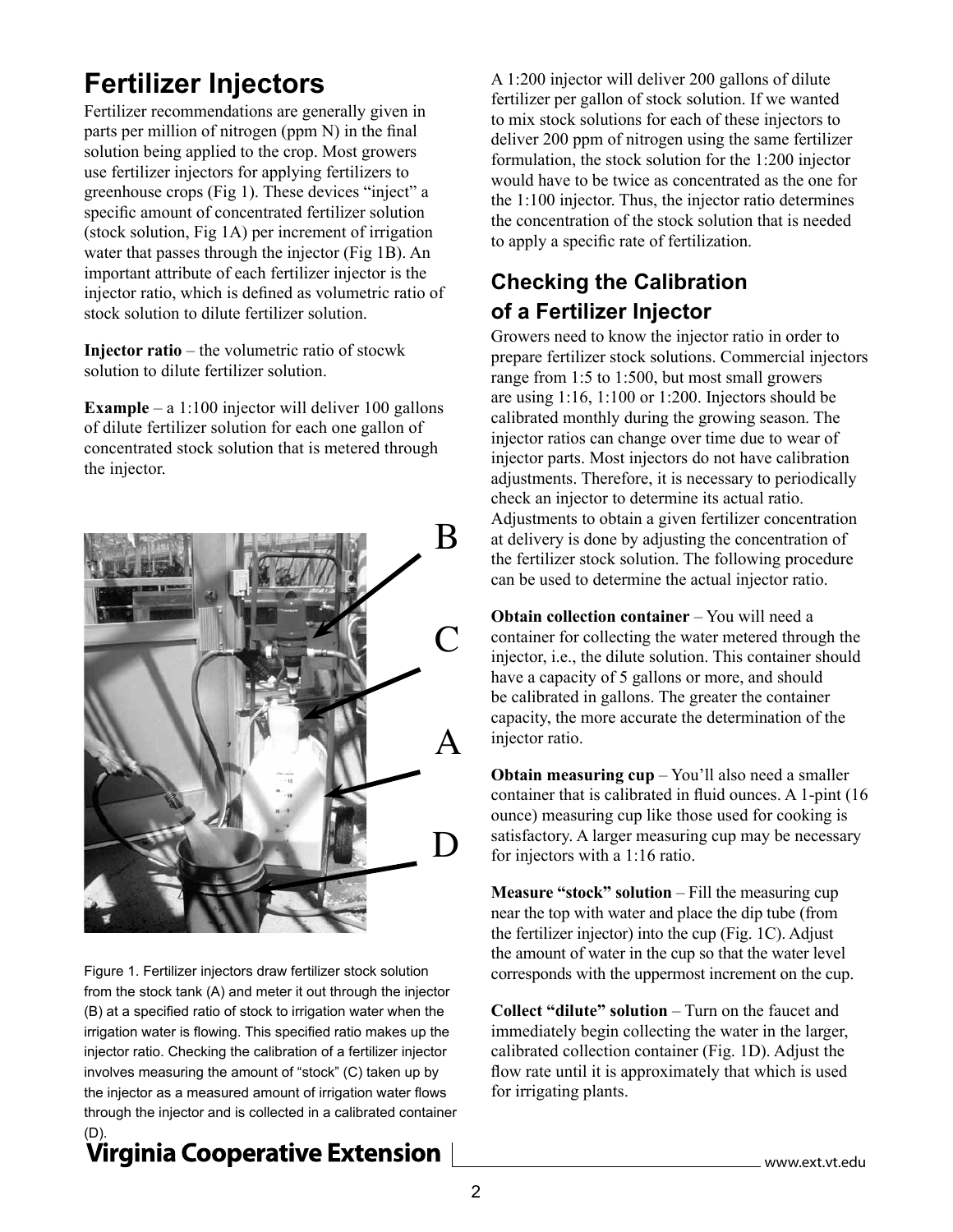**Determine amounts** – Turn off the hose once you collect 5 (or more) gallons in the large container or when you nearly deplete the water from the measuring cup, whichever comes first. Determine the amount of water depleted from the measuring cup and the amount collected in the large container.

**Calculate injector ratio** – Use the following formula to compute the injector ratio:

Injector ratio  $=$  Gallons of water collected x 128 ounces/gallon Ounces of water depleted from measuring cup

**Example 1***.* A grower used the procedure described above for testing a fertilizer injector. Ten gallons of water were collected in a barrel, and 13 fluid ounces were depleted from a measuring cup. What is the injector ratio for this fertilizer injector?

#### **1. List all the variables:**

- a. Gallons of water collected  $= 10$
- b. Ounces of water depleted from the measuring  $cup = 13$

#### **2. Set up and solve the problem:**

| x | $= 10$ gallons x 128 oz/gal<br>$13 \text{ oz}$ |
|---|------------------------------------------------|
|   | 1280                                           |
|   | 13                                             |
|   | 98.46 (about 98)                               |

**3. Answer:** the fertilizer injector ratio is

approximately 1:98.

**Checking the fertilizer EC.** Another way to determine the output of your fertilizer injector is by measuring the electrical conductivity (EC) of the dilute fertilizer solution. You can draw a fertilizer sample and have it analyzed for the concentration of N by a reputable testing laboratory. Alternatively, you can get a good estimate of the fertilizer concentration by measuring the EC of the solution yourself using a portable EC meter (Fig. 2). Be sure to calibrate the EC meter prior to each use and be sure to subtract the EC of your clear water from the fertilizer reading. Compare the corrected value for the EC of your fertilizer solution to that listed on the fertilizer bag

### **Virginia Cooperative Extension**

for the ppm N you intended to be applying (Fig. 3). During the crop cycle, especially for short-term crops like bedding plants, you should measure the EC of your fertilizer solution on a weekly basis to check that the injector is working properly.

|                                                  |                                         | <b>GENERAL PURPOSE</b><br>0-10-20<br>(For Continuous Liquid Feed Programs)                                                                                                      |                                          |  |
|--------------------------------------------------|-----------------------------------------|---------------------------------------------------------------------------------------------------------------------------------------------------------------------------------|------------------------------------------|--|
| <b>DILUTION RATIO</b>                            | <b>PER GALLON OF CONCENTRATE</b>        |                                                                                                                                                                                 |                                          |  |
|                                                  | <b>50 PPM NITROGEN</b><br>$(EC=.33)$    | <b>100 PPM NITHOGEN</b><br>$(EC = .65)$                                                                                                                                         | <b>200 PPM NITROGEN</b><br>$(EC = 1.30)$ |  |
| 1:15 (HOZON)<br>1:100 INJECTOR<br>1:200 INJECTOR | .5 Ounces<br>3.38 Ounces<br>6.75 Ounces | 1.0 Ounces<br>6.75 Ounces<br>13.5 Ounces                                                                                                                                        | 2.0 Ounces<br>13.5 Ounces<br>27.0 Ounces |  |
| <b>Commercial Use Suggestions</b>                |                                         | TO CONVERT OUNCES/GALLON TO GRAMS/LITER, MULTIPLY BY 7.5<br>DISSOLVES QUICKLY IN HOT WATER, MIT OF SOLUBILITY 4.0 LBS./GALLON<br><b>Suggested Conceptration in ppm Nitrogen</b> |                                          |  |

Figure 3. The fertilizer label presents the EC of several concentrations of the diluted fertilizer. Circled is the EC of 100 ppm N, EC=.65. For weekly checks of injector accuracy, measure the EC of the dilute fertilizer solution and subtract the EC of your clear water and compare it to the EC given on the bag.

### **Fertilizer Stock Solution Calculations**

Growers must accurately determine the amount of fertilizer needed to mix stock solutions of fertilizers. Most of the manufacturers of commercial fertilizers and fertilizer injectors have produced tables that simplify this task. Information is also provided on



Figure 2. Portable electrical conductivity (EC) meters can be used to measure the EC of the dilute fertilizer solution to verify that the injector is working within the expected range. Compare the EC of the solution to that recommended on the fertilizer bag (Fig. 3) or the fertilizer label.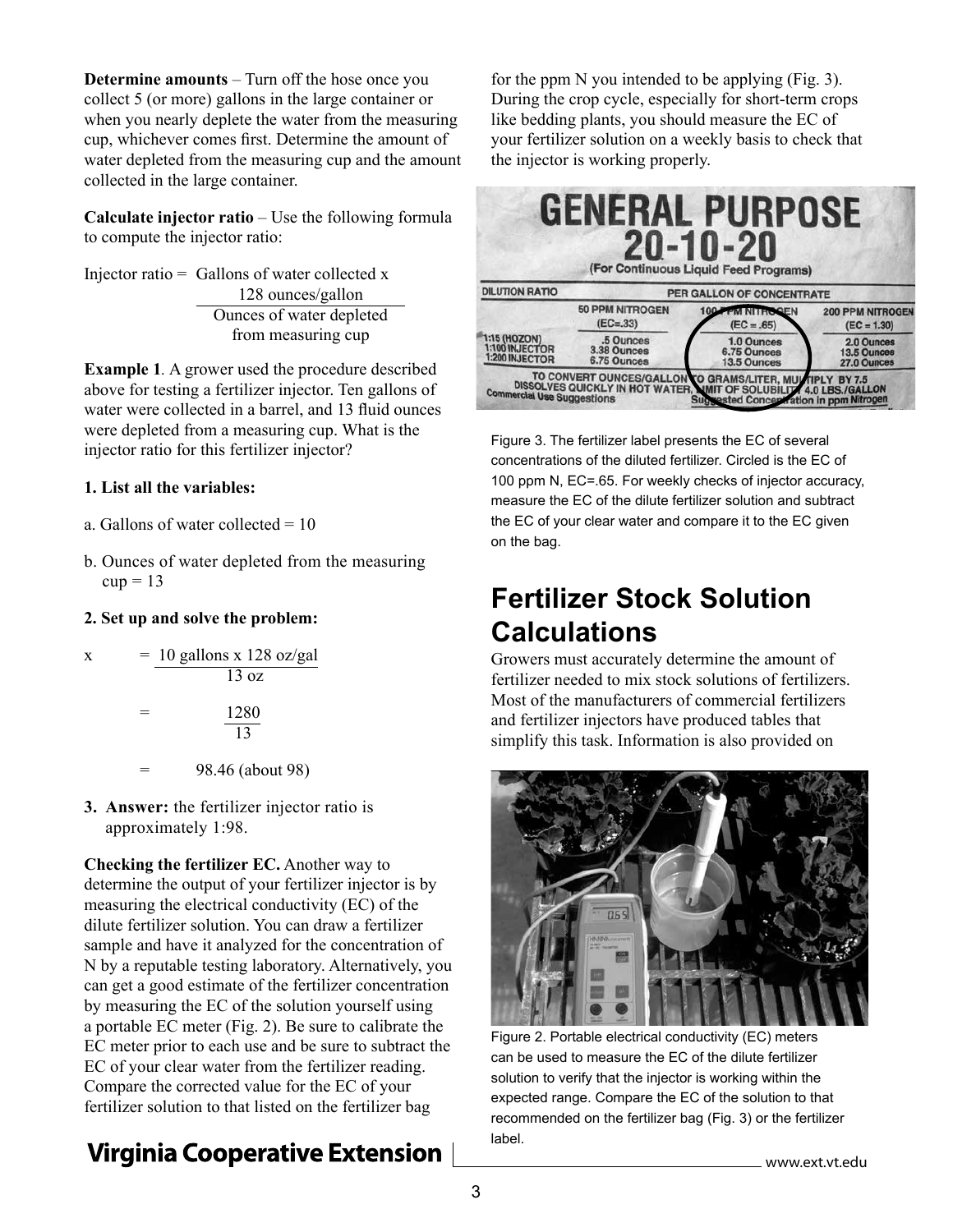fertilizer bags (Fig. 3). Without recourse to tables or bags, growers can use formulas to calculate the amount of fertilizer needed. If you know the rate of fertilization (in ppm N) that you want to apply to the crop, the percentage of the nitrogen in the fertilizer, and the injector ratio, then calculations are simplified by the following formula:

Amount of fertilizer to make 1 volume of stock solution

$$
= \frac{\text{Desired conc in ppm x Dilution factor}}{\frac{9}{6} \text{ of element in fertilizer x C}}
$$

where the dilution factor is the larger number of the fertilizer injector ratio and the conversion constant (C) is determined by the units in which you want to measure the fertilizer:

| Unit                   | Conversion constant $(C)$ |  |
|------------------------|---------------------------|--|
| Ounces per U.S. gallon | 75                        |  |
| Pounds per U.S. gallon | 1200                      |  |
| Grams per liter        | 10                        |  |

This formula allows you to easily calculate the amount of fertilizer needed to mix stock solutions. Generally, the calculations are based on the percentage of nitrogen, but using this formula, you can make up solutions for any given element. This formula can be used with any fertilizer injector and any unit of measurement. Most growers in the United States prefer ounces (or pounds) of fertilizer per U.S. gallon. A conversion constant is also given for those who use the metric system.

**Example 2.** You have a 1:98 fertilizer injector and a fertilizer with an analysis of 20-10-20 (%N-% $P_2O_5$ -% $K<sub>2</sub>O$ ). You want to apply a 200 ppm solution of nitrogen at each watering. How many ounces of fertilizer would you have to weigh out to fill a 20-gallon stock tank with concentrate?

#### **1. List all the variables:**

- a. Desired concentration in ppm = 200
- b. Injector ratio = 1:98; dilution factor =  $98$
- c. Fertilizer analysis =  $20-10-20 = 20\%$  N
- d. Conversion constant: want to know number of ounces of fertilizer to make 20 gallons of concentrate = Use  $75$  as C

#### **2. Set up and solve the problem:**

x oz Fertilizer / gal

x oz

$$
= \frac{200 \text{ ppm N} \times 98}{20\% \text{ N} \times 75}
$$
  
= 
$$
\frac{19600}{1500}
$$
  
= 13.1 oz 20-10-20/gal  
x oz Fertilizer / stock tank

 $=$  13.1 oz/gal x 20 gal  $= 262 oz$ 

Or, divide by  $16 \text{ oz/lb} = 16 \text{ lb} 6 \text{ oz} 0 \text{ s} 20 - 10 - 20 \text{ for } 20$ gal of stock solution

**3. Answer:** add 16 lb 6 oz of 20-10-20 to the stock solution bucket and fill to the 20 gallon mark.

**Example 3. By the 25-lb bag**. Many growers do not have access to an accurate scale for weighing fertilizers. Since most commercially formulated N-P-K fertilizers are packaged in 25-pound bags, we can easily determine how many gallons of stock solution to mix up from one bag of fertilizer to apply 200 ppm N using a 1:98 injector:

1. Convert 25 pounds into the equivalent amount of ounces:

25 lbs/bag  $x$  16 oz/lb = 400 oz/bag

2. Using the information in Example 2, we then divide 400 oz/bag by 13.1 oz/gal to get the number of gallons of stock we can prepare from a single bag of fertilizer:

 $400 \text{ oz/bag} \div 13.1 \text{ oz/gallon} = 30.5 \text{ gal/bag}$ 

3. Thus, one 25-pound bag of 20-10-20 fertilizer will make about 30 gallons of stock for a 200 ppm N solution when using a 1:98 injector.

It is important to remember that the final volume of stock solution should be 30 gal. This means we add the fertilizer first, and then add water (warm water works best) for a final volume of 30 gallons. Adding the bag of fertilizer to 30 gallons of water will give us more than 30 gallons of stock and thus a more dilute stock solution than desired. Of course, you must make sure that you have a storage tank (barrel or trash can)

### **Virginia Cooperative Extension**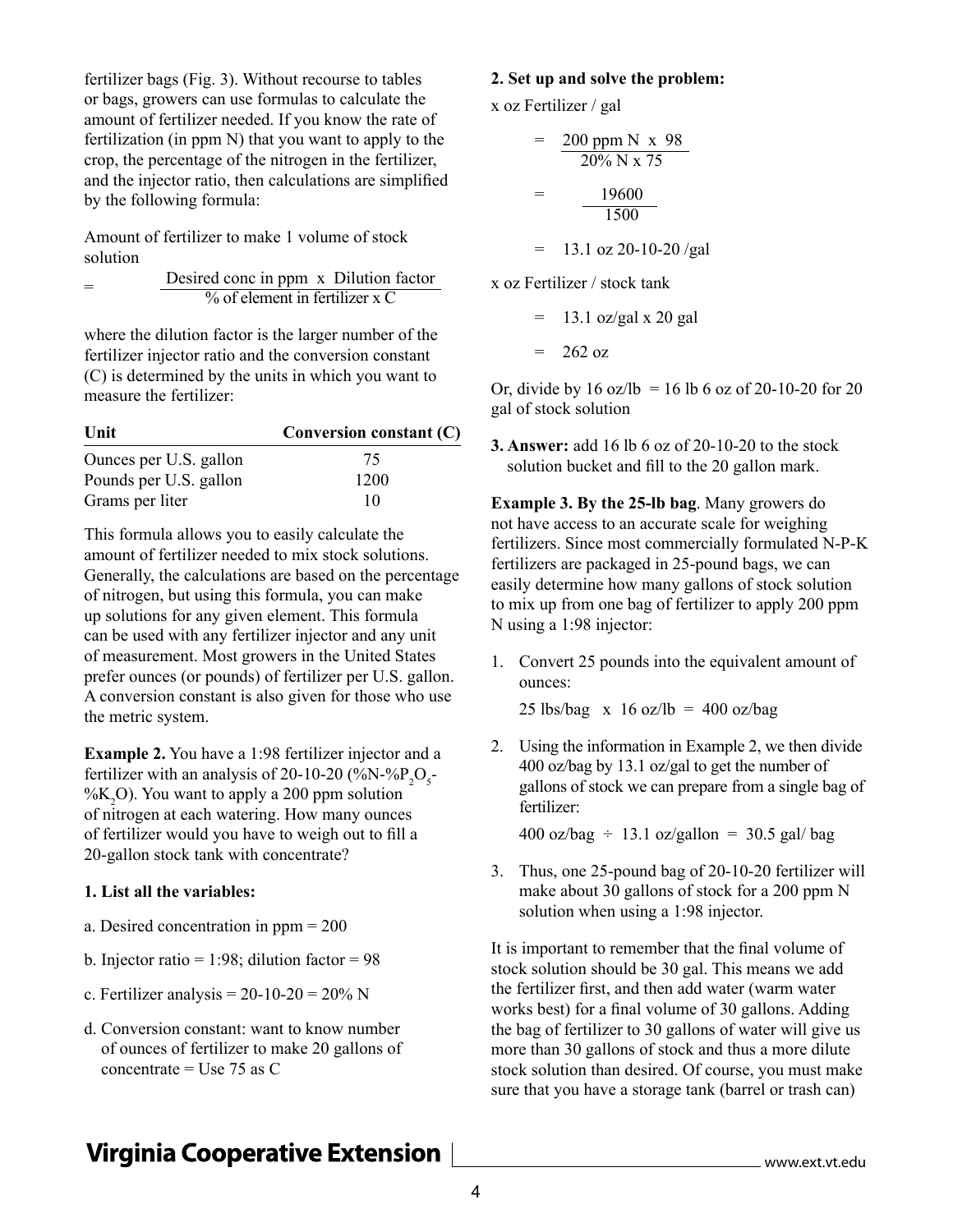large enough to accommodate your stock solution. Be sure to keep the stock solution dark to prevent nutrient degradation. Always verify that the fertilizer you are preparing has sufficient solubility to dissolve in the amount of water you intend to use for your stock solution volume. Maximum solubility is listed on the bag. For most soluble fertilizers, it ranges from about 2.5 to 4 lbs per gallon of water.

### **Incomplete Fertilizer or Tank Mix Calculations**

We can also use these calculations to determine the content of other fertilizer components in our fertilizer solution or we can develop a fertilizer solution based on an element other than nitrogen. This is important when using incomplete fertilizers to develop your own tank mixes or to supplement a complete fertilizer. When calculating ppm of P or K we must account for the oxide form of the elements in the fertilizer. We can use the simple rhyming rule "%K and %P equals 1.2 and 2.3" to convert from the oxide to the elemental forms for phosphorus and potassium, that is, from % $P_2O_5$  to %P and from %K<sub>2</sub>O to %K.

**Example 4.** You have a fertilizer with an analysis of 20-10-20. What is the percentage of phosphorus and potassium in the elemental form?

#### **1. List all the variables to find out what is known and unknown:**

- a. Fertilizer analysis =  $20-10-20 = 10\% \text{ P}_2\text{O}_5$  and  $20\%~\mathrm{K}_2\mathrm{O}$
- **b. Conversion rule: "%K and %P equals 1.2 and 2.3."**

#### **2. Set up the problem:**

$$
\%P = \frac{\% P_2O_5}{2.3}
$$
  
=  $\frac{10}{2.3}$   
= 4.3% P in 20-10-20  

$$
\%K = \frac{\% K_2O}{1.2}
$$
  
=  $\frac{20}{1.2}$ 

 $= 16.7\%$  K in 20-10-20

### **Virginia Cooperative Extension**

**3. Answer:** 20-10-20 contains 4.3% elemental phosphorus and 16.7% elemental potassium.

The conversion rule is useful when we desire to fertilize with simple fertilizers such as potassium nitrate (13- 0-44). When plants are grown in media which contain adequate levels of phosphorus (for example, from a pre-plant addition of superphosphate), it is often recommended that 200 ppm of N and K be applied at each watering. We can achieve this fertilization program using potassium nitrate and calcium nitrate (15.5-0-0). We can use the formula previously given to calculate ppm K if we first convert from the oxide to the elemental form.

**Example 5.** You have a 1:100 injector and want to use potassium nitrate (13-0-44) and calcium nitrate  $(15.5-0-0)$  to supply 200 ppm of N and K with each watering. How many ounces of each fertilizer would you have to weigh out to make 1 gallon of concentrate?

- 1. **List all the variables** to find out what is known and unknown:
	- a. Desired concentration in ppm = 200 N and K
	- b. Injector ratio = 1:100; dilution factor =  $100$
	- c. Fertilizer analyses =  $13-0-44$  and  $15.5-0-0$
	- d. Conversion constant: want to know number of ounces of each fertilizer to make one gallon of concentrate  $=$  Use 75 as C
- 2. First, convert %  $K_2O$  to % K for potassium nitrate:

$$
\%K = \frac{\% K_{2}O}{1.2}
$$
  
= 
$$
\frac{44}{1.2}
$$
  
= 36.7% K in 13-0-44

3. Potassium nitrate supplies both potassium and nitrogen, whereas calcium nitrate supplies only nitrogen. Therefore, **figure out how much potassium nitrate is needed** to supply 200 ppm K:

$$
x = \frac{200 \text{ ppm K} \times 100}{36.7\% \text{ K} \times 75}
$$

$$
= \frac{20000}{2752.5}
$$

 $= 7.27$  oz 13-0-44/gal

www.ext.vt.edu